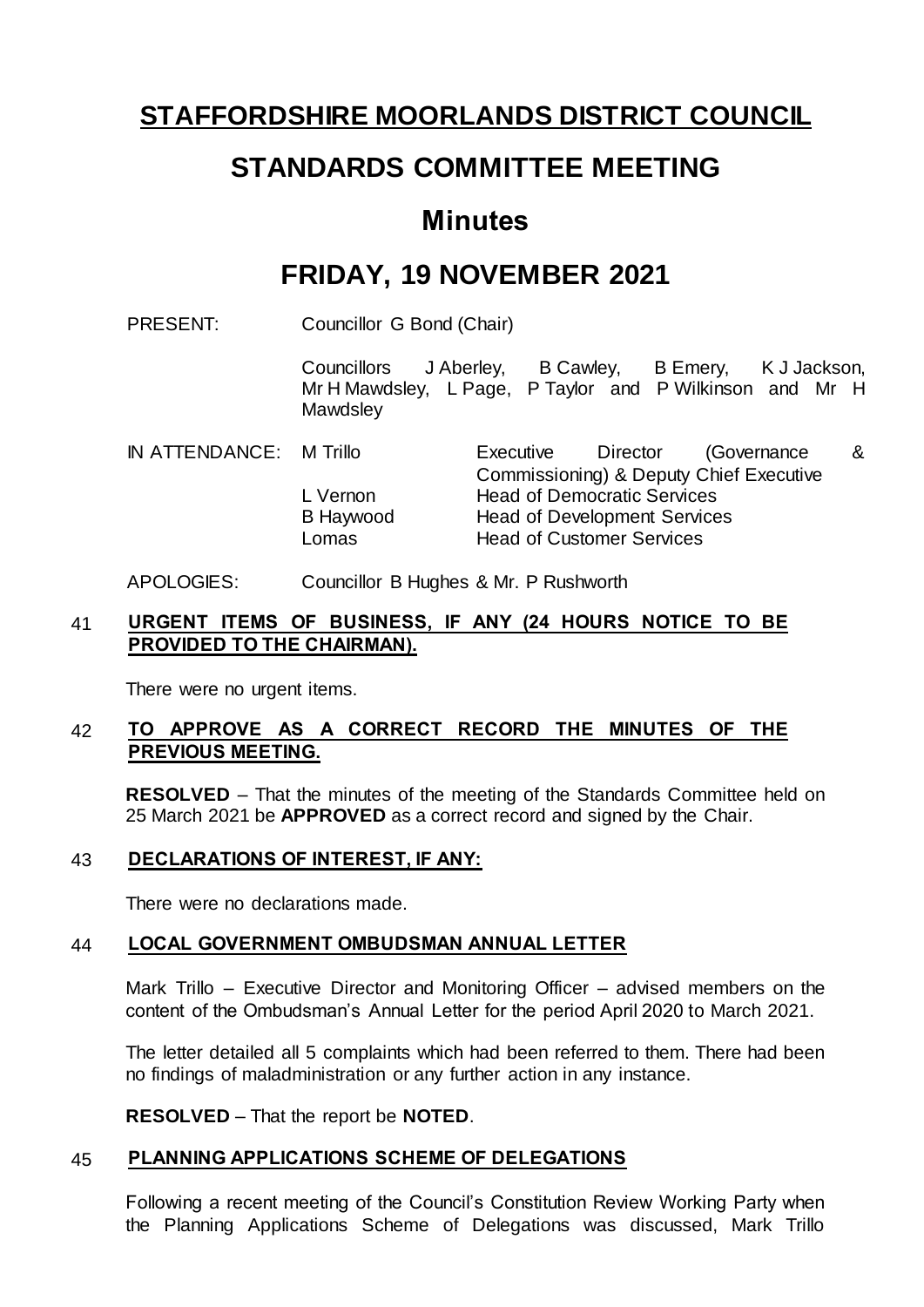### **Standards Committee (SMDC) - 19 November 2021**

confirmed that it was the duty of this committee to consider the implications of any changes from an ethical point of view.

Head of Development Services Ben Haywood introduced the proposed changes in the light of the Council's relatively low rate of delegated decisions (currently 74%) when measured against the national average of 95%. The aim was to achieve a balance between efficiency and democracy and it was therefore essential to have a good scheme of delegation.

Member call-ins were shown to be a significant proportion of applications dealt with at committee and the proposed amendments to the scheme of delegation were appended to the report. It was proposed that the Panel which met to consider an application to be called-in should comprise of:- the Head of Development Services, the Chair & Vice-Chair of the Planning Applications Committee, the Cabinet member with responsibility for planning and the member calling the application in. Members felt that this would result in at least 3 of the 5 people on the Panel being Conservative councillors. Call-ins were also required to be submitted during the Statutory Consultation Period and members felt that this was restrictive.

It was proposed by Councillor Jackson and seconded by Councillor Wilkinson that the wording of (i) regarding the attendance at the Panel of the member calling the application in be amended to remove the discretion of the Chair of the Planning Applications Committee. At a vote, the motion was carried.

It was proposed by Councillor Jackson and seconded by Councillor Taylor that the Chair and Vice-Chair of the Planning Applications Committee should be elected annually by the members of that Committee. This matter was to be further discussed at the Constitution Review Working Party. At a vote, the motion was carried.

It was proposed by Councillor Wilkinson that member call-ins should be allowed up until 2 weeks prior to the determination date for the application. At a vote, the motion was carried.

**RESOLVED** – That the Committee recommends to the Constitution Review Working Party that the revised planning delegations as appended to the report with amendments as shown above.

## 46 **EXCLUSION OF THE PRESS AND PUBLIC**

#### **RESOLVED**:

That, pursuant to Section 100A(2) and (4) of the Local Government Act, 1972, the public be excluded from the meeting in view of the nature of the business to be transacted or the nature of the proceedings whereby it is likely that confidential information as defined in Section 100A (3) of the Act would be disclosed to the public in breach of the obligation of confidence or exempt information as defined in Section 100 I (1) of Part 1 of Schedule 12A of the Act would be disclosed to the public by virtue of the Paragraphs indicated.

## 47 **TO APPROVE AS A CORRECT RECORD THE EXEMPT MINUTES OF THE PREVIOUS MEETING.**

Members considered the exempt minutes of the meeting held on 25 March 2021.